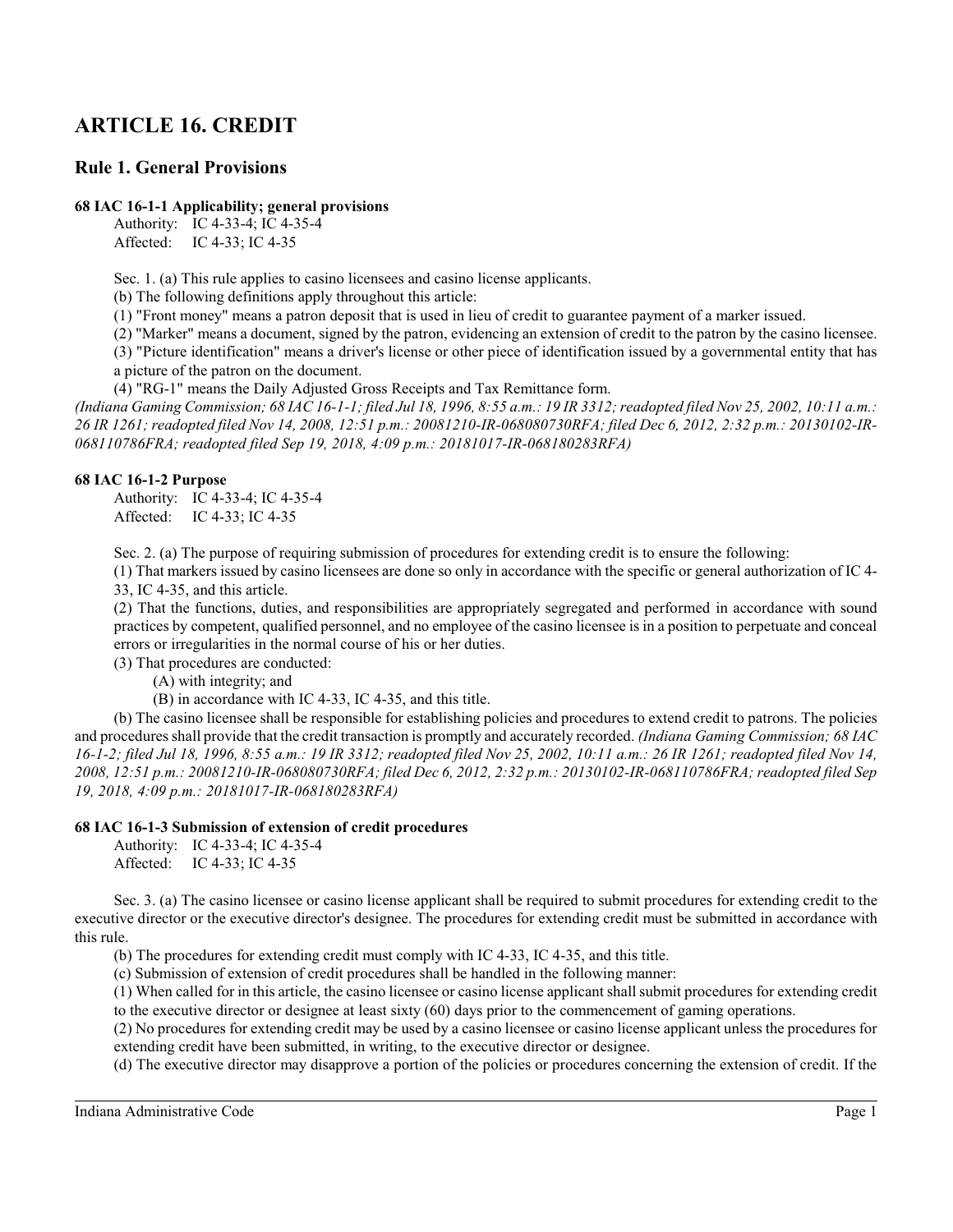executive director disapproves a policy or procedures concerning the extension of credit, the executive director must notifythe casino licensee, in writing, of the disapproval. The casino licensee may not use a policy or procedure concerning the extension of credit if the executive director has disapproved the policy or procedure.

(e) Access to the credit information, outstanding credit instruments, and credit instruments that have been written off is restricted to occupational licensees who require access and are authorized by management to have access. *(Indiana Gaming Commission; 68 IAC 16-1-3; filed Jul 18, 1996, 8:55 a.m.: 19 IR 3312; readopted filed Nov 25, 2002, 10:11 a.m.: 26 IR 1261; readopted filed Nov 14, 2008, 12:51 p.m.: 20081210-IR-068080730RFA; filed Dec 6, 2012, 2:32 p.m.: 20130102-IR-068110786FRA; readopted filed Sep 19, 2018, 4:09 p.m.: 20181017-IR-068180283RFA)*

## **68 IAC 16-1-4 Amendments to procedures for extending credit**

Authority: IC 4-33-4; IC 4-35-4 Affected: IC 4-33; IC 4-35

Sec. 4. (a) Amendments to procedures for extending credit shall be handled in the following manner:

(1) Amendments to any portion of the procedures for extending credit must be submitted to the executive director at least fortyfive (45) days prior to the utilization of the procedures for extending credit.

(2) No amendment to procedures for extending credit may be used by the casino licensee unless the amendments to the procedures for extending credit have been submitted, in writing, to the executive director.

(b) The executive director may disapprove any portion of an amendment to the policies or procedures concerning the extension of credit. The casino licensee may not use an amendment that the executive director has disapproved. *(Indiana Gaming Commission; 68 IAC 16-1-4; filed Jul 18, 1996, 8:55 a.m.: 19 IR 3313; readopted filed Nov 25, 2002, 10:11 a.m.: 26 IR 1261; readopted filed Nov 14, 2008, 12:51 p.m.: 20081210-IR-068080730RFA; filed Dec 6, 2012, 2:32 p.m.: 20130102-IR-068110786FRA; readopted filed Sep 19, 2018, 4:09 p.m.: 20181017-IR-068180283RFA)*

### **68 IAC 16-1-5 Application of credit**

Authority: IC 4-33-4; IC 4-35-4 Affected: IC 4-33; IC 4-35

Sec. 5. (a) In accordance with section 3 of thisrule, the casino licensee or casino license applicant shall submit the procedures for establishing credit to the commission. Procedures for establishing credit shall, at a minimum, include the following:

(1) A casino licensee shall complete and maintain a credit file for each patron to whom credit is extended. This file shall include, at a minimum, the following:

(A) A credit application, including, but not limited to, the following:

- (i) Patron's name.
- (ii) Requested credit line.
- (iii) Current home address.
- (iv) Home telephone number.
- (v) Date of birth.
- (vi) Place of employment and position held.
- (vii) The employer's address and telephone number.
- (viii) The patron's bank address.
- (ix) The checking accounting number.
- (x) Social Security number.
- (B) Authorized credit limit.
- (C) A photocopy of patron's identification.
- (D) A history of all credit issued to the patron and payments received or written off by the casino licensee.
- (E) Verification of credit application and approval of credit establishment.
- (2) Procedures for verification of credit application.
- (3) Procedures for review and approval of the credit limit for the patron.
- (4) Procedures to increase or decrease an established credit line.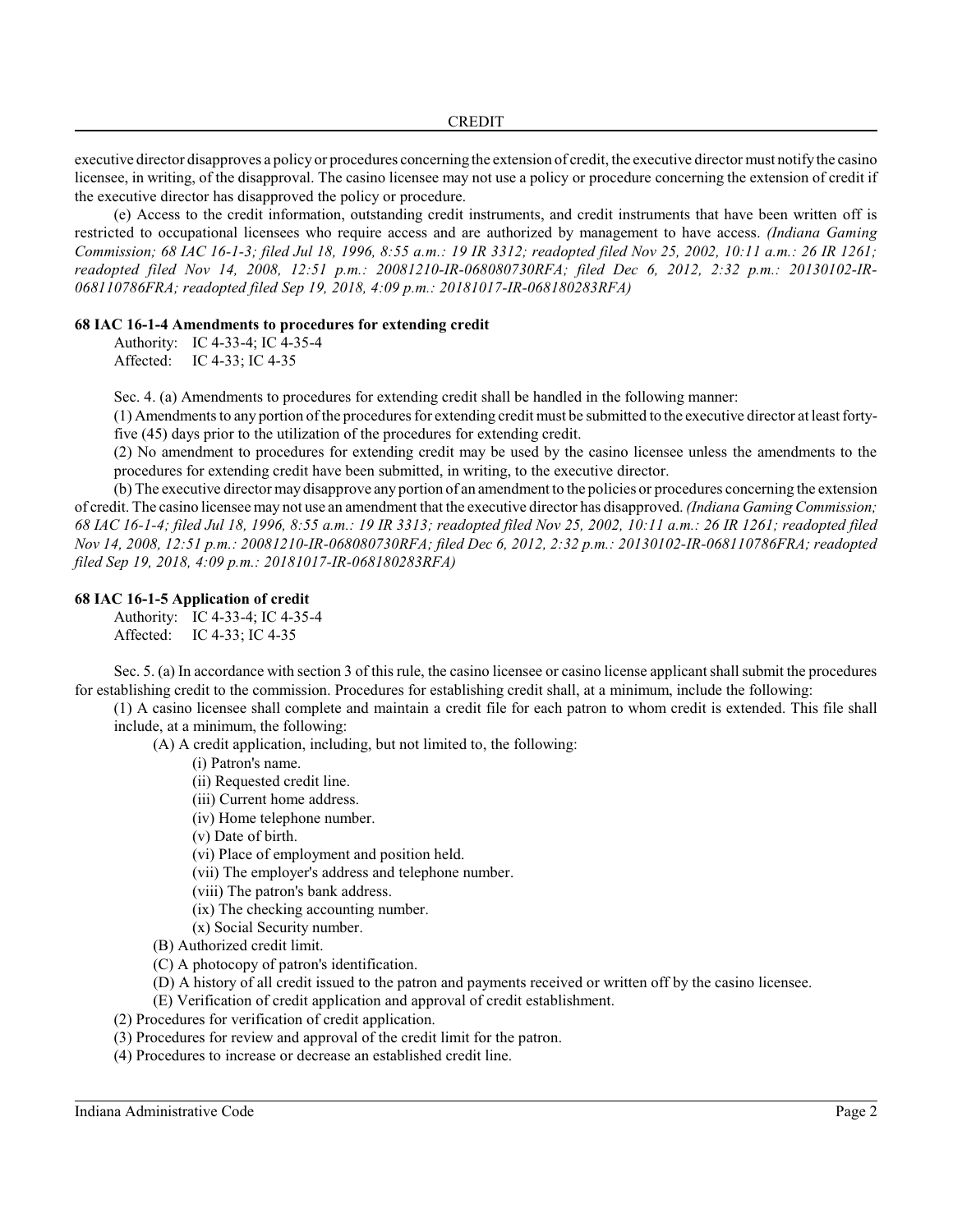(5) Any other procedures deemed necessary by the executive director or the commission to ensure compliance with IC 4-33, IC 4-35, and this title.

(b) A casino licensee shall not extend credit to a patron who has not made a payment on the patron's outstanding credit within a period of thirty (30) days. *(Indiana Gaming Commission; 68 IAC 16-1-5; filed Jul 18, 1996, 8:55 a.m.: 19 IR 3313; readopted filed Nov 25, 2002, 10:11 a.m.: 26 IR 1261; readopted filed Nov 14, 2008, 12:51 p.m.: 20081210-IR-068080730RFA; filed Dec 6, 2012, 2:32 p.m.: 20130102-IR-068110786FRA; readopted filed Sep 19, 2018, 4:09 p.m.: 20181017-IR-068180283RFA)*

#### **68 IAC 16-1-6 Verification of credit**

Authority: IC 4-33-4; IC 4-35-4 Affected: IC 4-33; IC 4-35

Sec. 6. Verification of the patron's outstanding indebtedness, as required by section 5(a) of this rule, shall be performed by contacting a consumer credit bureau that is reasonably likely to possessinformation concerning the patron, to the extent the consumer credit bureau is available, and a casino credit bureau to determine whether the patron has liabilities or if there is derogatory information concerning the patron's credit history. The contact shall be considered a verification of the outstanding indebtedness provided by the patron. If contact is not immediately possible, the casino licensee may use an alternative source that has made the required contact. The casino licensee shall record the source of verification and the method by which the verification was performed in the patron's credit file. If neither credit bureau has information relating to a patron's outstanding indebtedness, the casino licensee must record that information in the patron's credit file. *(Indiana Gaming Commission; 68 IAC 16-1-6; filed Jul 18, 1996, 8:55 a.m.: 19 IR 3313; readopted filed Nov 25, 2002, 10:11 a.m.: 26 IR 1261; readopted filed Nov 14, 2008, 12:51 p.m.: 20081210-IR-068080730RFA; filed Dec 6, 2012, 2:32 p.m.: 20130102-IR-068110786FRA; readopted filed Sep 19, 2018, 4:09 p.m.: 20181017-IR-068180283RFA)*

#### **68 IAC 16-1-7 Issuance of markers**

Authority: IC 4-33-4; IC 4-35-4 Affected: IC 4-33; IC 4-35

Sec. 7. Procedures shall be established for the computerized and manual issuance of markers, including, at a minimum, the following:

(1) A designation of those occupational licensees who are authorized to issue markers and a description of their duties.

(2) A description of where markers can be issued.

(3) A description of the marker and the information and signatures required to authorize the marker. Requirements for the marker shall be as follows:

(A) At least a three-part, prenumbered form. The form shall be submitted to the executive director prior to its use.

(B) Include, but not be limited to, the following information:

- (i) Patron's name.
- (ii) Dollar amount of the marker.
- (iii) Casino cage marker number.
- (iv) Current time and date.
- (v) The required signatures.

(4) A description of the distribution of each part of the marker.

(5) Verification of the patron's identity via identification credentials prior to the issuance of the marker.

(6) Verification of available credit.

(7) A description of the recording of the credit transaction.

(8) A description of accountability and control over the markers.

(9) A log shall be maintained identifying the information in subdivisions (1) through (8) for at least five (5) years.

(10) A copy of the original marker shall be maintained for at least one (1) year.

(11) Any other information deemed necessary by the executive director or the commission to ensure compliance with IC 4-33, IC 4-35, and this title.

*(Indiana Gaming Commission; 68 IAC 16-1-7; filed Jul 18, 1996, 8:55 a.m.: 19 IR 3314; readopted filed Nov 25, 2002, 10:11*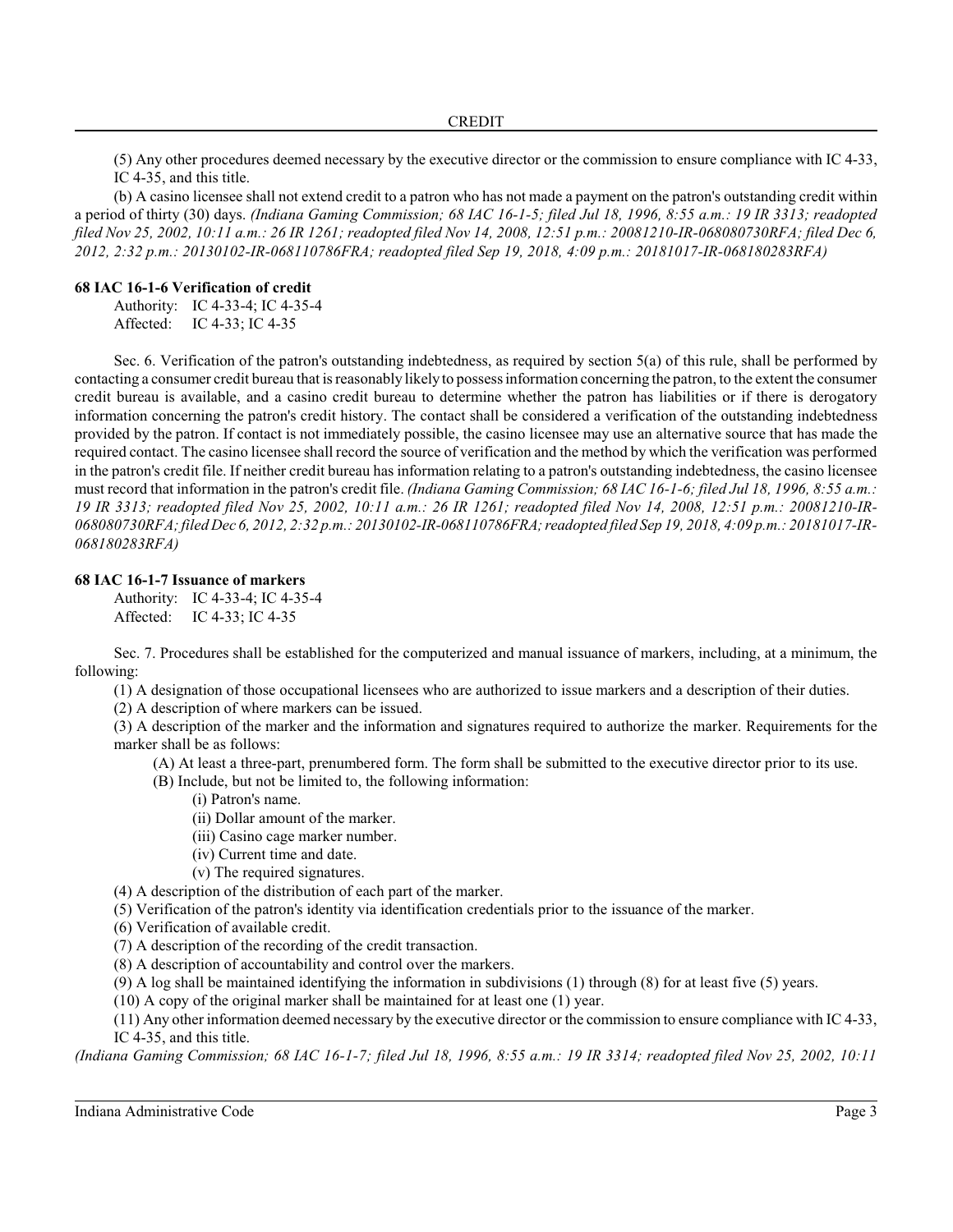*a.m.:26 IR 1261; readopted filed Nov 14, 2008, 12:51 p.m.: 20081210-IR-068080730RFA; filed Dec 6, 2012, 2:32 p.m.: 20130102- IR-068110786FRA; readopted filed Sep 19, 2018, 4:09 p.m.: 20181017-IR-068180283RFA)*

## **68 IAC 16-1-8 Receipt of payments**

Authority: IC 4-33-4; IC 4-35-4 Affected: IC 4-33; IC 4-35

Sec. 8. The casino licensee shall establish policies and procedures to ensure that all payments received on outstanding credit instruments are recorded in a timely fashion. These procedures shall, at a minimum, include the following:

(1) A description of the procedure for processing payments received by the casino licensee in any manner.

(2) The adoption of a three (3) or more part redemption marker form that describes, in detail, the full or partial payment or redemption of a marker.

(3) Requirements for the consolidation of markers.

(4) A detailed description of the distribution of all parts of redeemed and consolidated markers and redemption vouchers.

*(Indiana Gaming Commission; 68 IAC 16-1-8; filed Jul 18, 1996, 8:55 a.m.: 19 IR 3314; readopted filed Nov 25, 2002, 10:11 a.m.: 26 IR 1261; readopted filed Nov 14, 2008, 12:51 p.m.: 20081210-IR-068080730RFA; filed Dec 6, 2012, 2:32 p.m.: 20130102-IR-068110786FRA; readopted filed Sep 19, 2018, 4:09 p.m.: 20181017-IR-068180283RFA)*

### **68 IAC 16-1-9 Front money deposits**

Authority: IC 4-33-4; IC 4-35-4 Affected: IC 4-33; IC 4-35

Sec. 9. (a) The casino licensee:

(1) shall establish procedures in connection with front money and safekeeping deposits; and

(2) must ensure that the applicable currency transaction reporting requirements will be enforced in accordance with applicable state and federal law and 68 IAC 15-2.

(b) The following may be accepted from patrons for the purpose of customer deposits:

(1) Cash or cash equivalent.

(2) Value chips issued by the casino licensee.

(c) The casino licensee shall do the following:

(1) Require a credit file to be completed in accordance with section 5(a) of thisrule prior to accepting a deposit or front money. (2) Document deposits or withdrawals on a voucher that is at least a two-part, prenumbered form. The casino cage cashier shall complete the voucher. The voucher shall include, at minimum, the following information:

(A) Patron's name and signature.

- (B) Date of receipt or disbursement.
- (C) Amount of deposit.
- (D) Type of deposit.
- (E) Casino cage cashier's signature.

(3) Be liable, as an insurer, for the collection activities on the debt of a patron, whether the activities occur in the name of the casino licensee or a third party.

(4) Provide to the executive director a monthly report detailing, at a minimum, the following:

- (A) Outstanding credit.
- (B) Checks returned and held.
- (C) Collection activities taken.
- (D) Settlement of disputed items.

(d) The following must be deposited not later than the business day after the day the checks are received:

(1) Personal checks.

(2) Cashier's checks.

(3) Money orders.

(4) Credit card advance checks.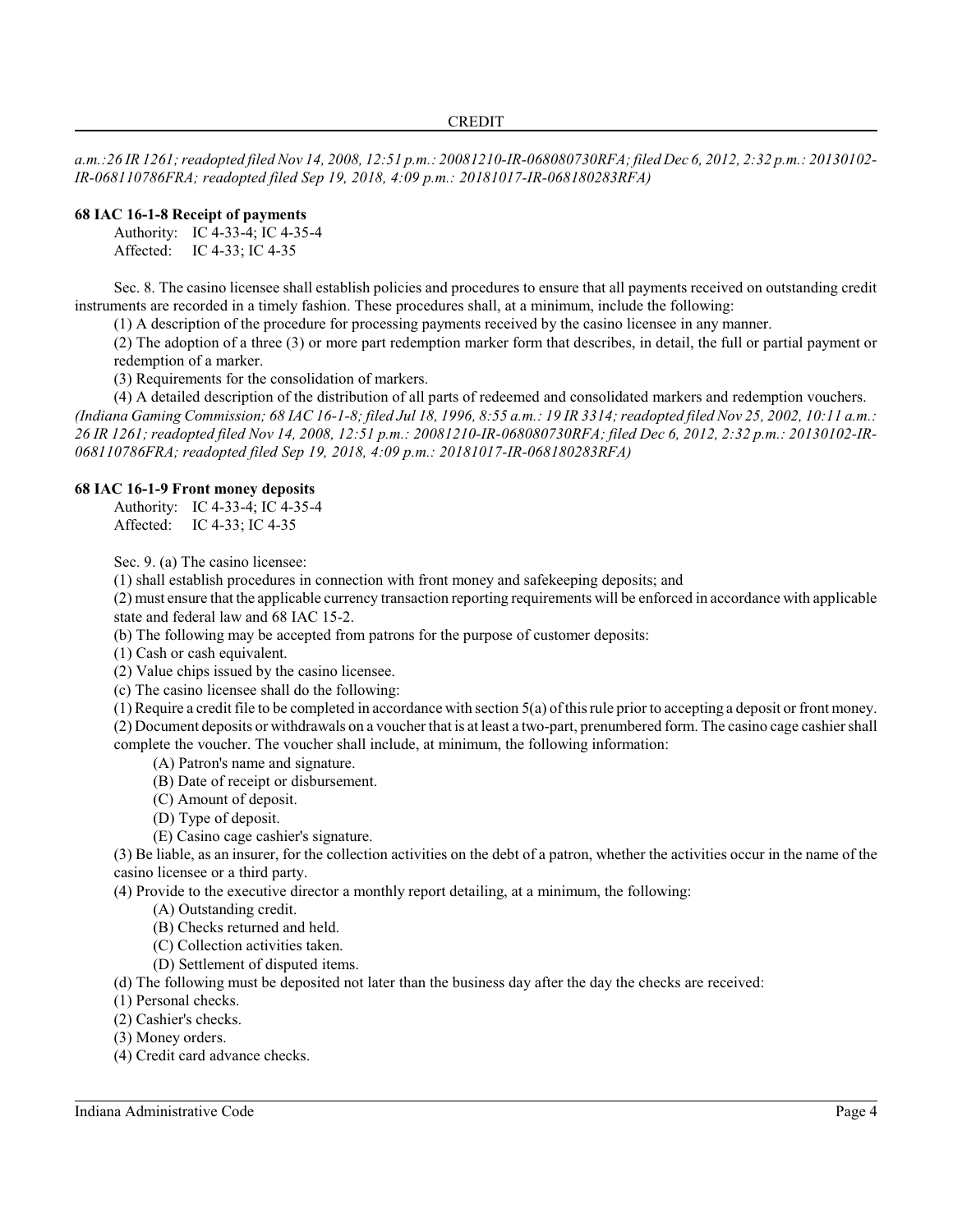(5) Traveler's checks.

(6) Wire transfer service checks.

*(Indiana Gaming Commission; 68 IAC 16-1-9; filed Jul 18, 1996, 8:55 a.m.: 19 IR 3314; readopted filed Nov 25, 2002, 10:11 a.m.: 26 IR 1261; readopted filed Nov 14, 2008, 12:51 p.m.: 20081210-IR-068080730RFA; filed Dec 6, 2012, 2:32 p.m.: 20130102-IR-068110786FRA; filed Nov 13, 2015, 2:37 p.m.: 20151209-IR-068150113FRA; readopted filed Sep 30, 2021, 2:07 p.m.: 20211027- IR-068210351RFA)*

## **68 IAC 16-1-10 Check cashing**

Authority: IC 4-33-4; IC 4-35-4 Affected: IC 4-33; IC 4-35

Sec. 10. (a) The casino licensee shall establish policies and procedures in connection with cashing checks by the casino licensee. The casino licensee may cash only the following:

(1) Personal checks.

(2) Cashier's checks.

(3) Money orders.

(4) Credit card advance checks.

(5) Traveler's checks.

(6) Wire transfer service checks.

(7) Checks written by a casino licensee.

(8) Checks written by a casino that is licensed in another jurisdiction.

(b) The casino licensee shall require that a patron who cashes checks in the aggregate of at least:

(1) two thousand five hundred dollars (\$2,500) for check cashing done by the casino licensee; and

(2) five thousand dollars (\$5,000) for check cashing done by a check guarantee service;

over a seven (7) day period have established check cashing privileges. The casino licensee shall establish check cashing privileges and limits that shall, at a minimum, incorporate the procedures established in section 5 of this rule.

(c) For checks cashed, the following procedures shall be followed:

(1) Examine the patron's picture identification and compare signature on the identification credential to the signature on the check to ensure agreement. If the signatures do not match, the casino licensee shall not extend credit to the patron.

(2) Immediately stamp the check "for deposit only".

(3) Date and time stamp the check.

(4) Initial the check.

(5) Count out, in full public view and in the view of the surveillance camera, the funds requested by the patron.

(d) If a patron asks to cash a personal check, the cashier shall perform the procedures outlined in subsection (c) and the following additional procedures:

(1) Record the picture identification number if the check is under five hundred dollars (\$500) and no check cashing privileges have been established by the patron.

(2) Determine if the patron's available credit is sufficient to cover the amount of the personal check, if applicable.

(3) Not cash personal checksif the patron has a balance outstanding, due to checks previously cashed by the riverboat licensee, for more than thirty (30) days.

(4) Personal checks shall be held against established credit lines for a period of seven (7) days.

*(Indiana Gaming Commission; 68 IAC 16-1-10; filed Jul 18, 1996, 8:55 a.m.: 19 IR 3315; readopted filed Nov 25, 2002, 10:11 a.m.: 26 IR 1261; readopted filed Nov 14, 2008, 12:51 p.m.: 20081210-IR-068080730RFA; filed Dec 6, 2012, 2:32 p.m.: 20130102-IR-068110786FRA; readopted filed Sep 19, 2018, 4:09 p.m.: 20181017-IR-068180283RFA)*

## **68 IAC 16-1-11 Handling of returned checks**

Authority: IC 4-33-4; IC 4-35-4 Affected: IC 4-33; IC 4-35

Sec. 11. (a) The casino licensee shall do the following: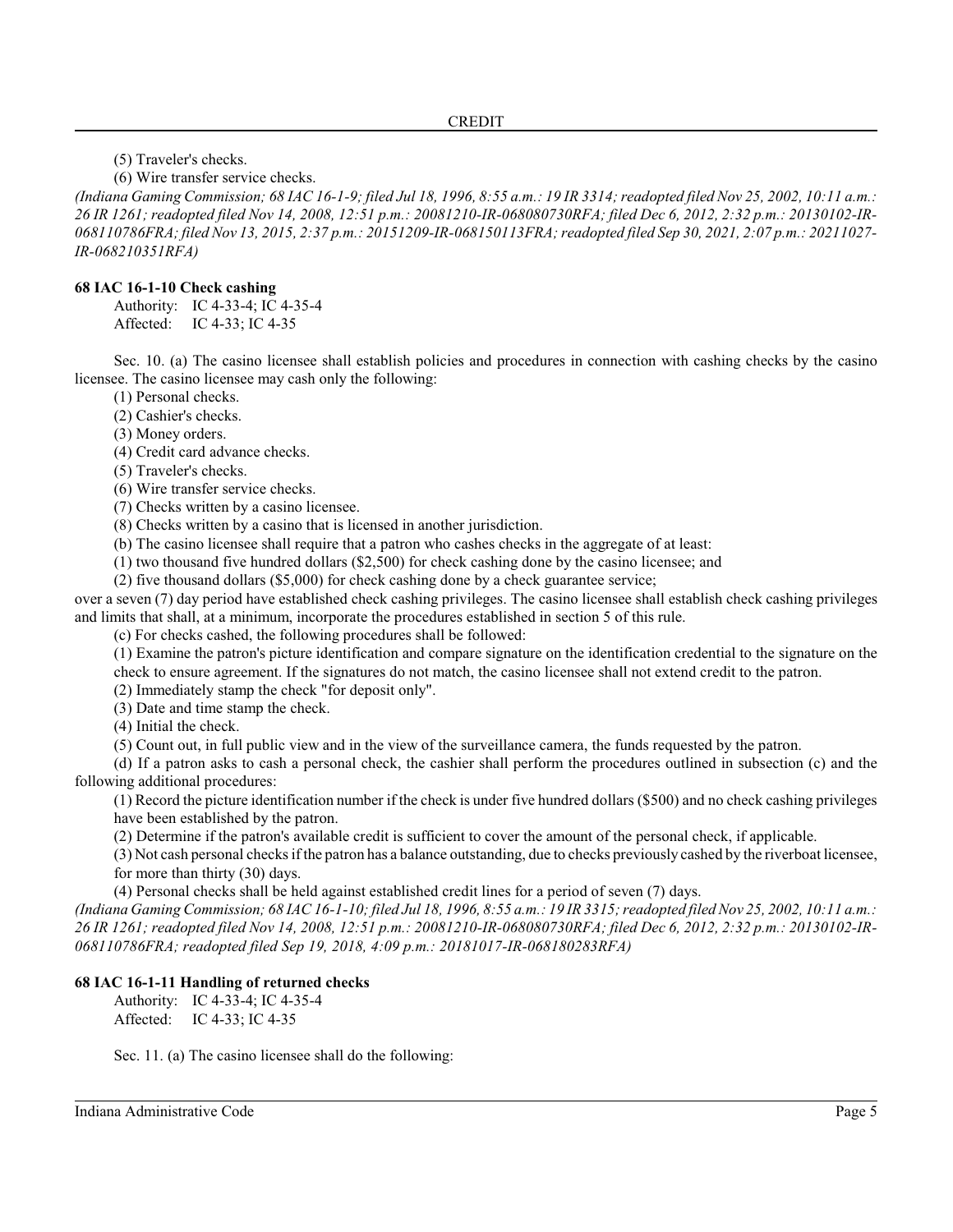(1) Establish policies and procedures for the handling of returned checks.

(2) Receive and document all returned checks on a returned check log by a department independent of the casino cage or credit department, or both.

(3) Establish procedures for collecting and recording checks returned to the casino licensee after deposit, including redeposit procedures.

(b) The casino's collections department shall maintain a continuous record of returned checks. The records shall contain the following information:

(1) Original date of the check.

(2) Name and address of the drawer of the check.

(3) Amount of the check.

(4) Date the check was dishonored.

(5) Date or dates and amount or amounts of collections received on the check after being returned by a bank.

(c) Returned checks shall be considered the issuance of credit and handled in accordance with collection of credits.

(d) Procedures shall be described for notification of casino cage, credit departments, or the equivalent of returned checks and the prohibition from granting further credit to patrons whose checks have been returned and remain unsatisfied. *(Indiana Gaming Commission; 68 IAC 16-1-11; filed Jul 18, 1996, 8:55 a.m.: 19 IR 3315; readopted filed Nov 25, 2002, 10:11 a.m.: 26 IR 1261; readopted filed Nov 14, 2008, 12:51 p.m.: 20081210-IR-068080730RFA; filed Dec 6, 2012, 2:32 p.m.: 20130102-IR-068110786FRA; errata filed Jan 10, 2013, 2:54 p.m.: 20130130-IR-068110786ACA; readopted filed Sep 19, 2018, 4:09 p.m.: 20181017-IR-068180283RFA)*

#### **68 IAC 16-1-12 Collection of past due accounts**

Authority: IC 4-33-4; IC 4-35-4 Affected: IC 4-33; IC 4-35

Sec. 12. The casino licensee shall establish policies and procedures for the collection of past due markers and returned checks. The policies and procedures shall be submitted in accordance with section 3 of thisrule. Amendments to the policies and procedures shall be handled in accordance with section 4 of this rule. *(Indiana Gaming Commission; 68 IAC 16-1-12; filed Jul 18, 1996, 8:55 a.m.: 19 IR 3316; readopted filed Nov 25, 2002, 10:11 a.m.: 26 IR 1261; readopted filed Nov 14, 2008, 12:51 p.m.: 20081210-IR-068080730RFA; filed Dec 6, 2012, 2:32 p.m.: 20130102-IR-068110786FRA; readopted filed Sep 19, 2018, 4:09 p.m.: 20181017-IR-068180283RFA)*

#### **68 IAC 16-1-13 Write-off of past due accounts**

Authority: IC 4-33-4; IC 4-35-4 Affected: IC 4-33; IC 4-35

Sec. 13. (a) The casino licensee shall establish policies and procedures for the write-off of past due markers and returned checks. These procedures shall, at a minimum, include the following:

(1) Establishment of a credit committee.

(2) Authorization of write-off by the credit committee.

The policies and procedures shall be submitted in accordance with section 3 of thisrule. Amendments to the policies and procedures shall be handled in accordance with section 4 of this rule.

(b) If it is determined that the casino licensee failed to comply with this article when extending credit or cashing checks and the casino licensee determines that the past due marker or returned check is uncollectible, the casino licensee will not be entitled to include that marker or check when calculating uncollectible gaming receivables deduction in computing the wagering tax on the RG-1. *(Indiana Gaming Commission; 68 IAC 16-1-13; filed Jul 18, 1996, 8:55 a.m.: 19 IR 3316; readopted filed Nov 25, 2002, 10:11 a.m.: 26 IR 1261; readopted filed Nov 14, 2008, 12:51 p.m.: 20081210-IR-068080730RFA; filed Dec 6, 2012, 2:32 p.m.: 20130102- IR-068110786FRA; readopted filed Sep 19, 2018, 4:09 p.m.: 20181017-IR-068180283RFA)*